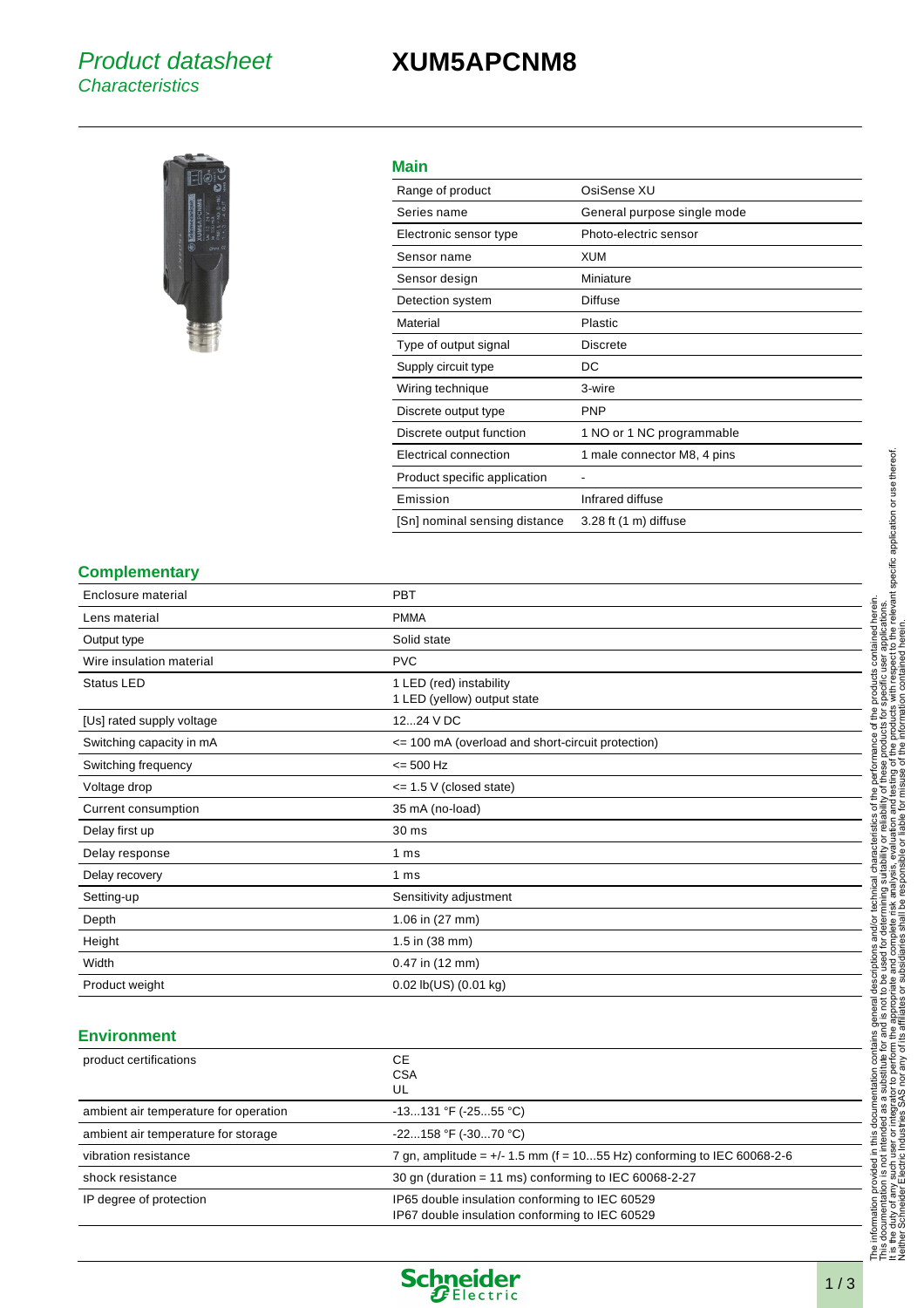#### **Offer Sustainability**

| Not Green Premium product                                                                                                                                                                                                                                  | Not Green Premium product                                                                                                                               |  |
|------------------------------------------------------------------------------------------------------------------------------------------------------------------------------------------------------------------------------------------------------------|---------------------------------------------------------------------------------------------------------------------------------------------------------|--|
| of conformity                                                                                                                                                                                                                                              | Compliant - since 1152 - Schneider Electric declaration Compliant - since 1152 - Schneider Electric declaration of conformity                           |  |
| WARNING: This product can expose you to chemicals<br>including:                                                                                                                                                                                            | WARNING: This product can expose you to chemicals including:                                                                                            |  |
| of California to cause cancer, and                                                                                                                                                                                                                         | Diisononyl phthalate (DINP), which is known to the State Diisononyl phthalate (DINP), which is known to the State of California to cause<br>cancer, and |  |
| Di-isodecyl phthalate (DIDP), which is known to the StateDi-isodecyl phthalate (DIDP), which is known to the State of California to cause birth<br>of California to cause birth defects or other reproductive defects or other reproductive harm.<br>harm. |                                                                                                                                                         |  |
|                                                                                                                                                                                                                                                            |                                                                                                                                                         |  |

For more information go to www.p65warnings.ca.gov For more information go to www.p65warnings.ca.gov

#### Contractual warranty

| Warran<br>' period<br>rantv<br>. | montns |
|----------------------------------|--------|
|                                  |        |

#### **Dimensions**



**R :** Reception

**T :** Transmission

**(1)** Potentiometer

#### **Mounting and Clearance**





**(1)** Configuration switch

**(2)** Output state LED

- **(3)** Stability and power on LED
- **(4)** Adjustment potentiometer

#### **Connections and Schemes**

**M8 Connector**

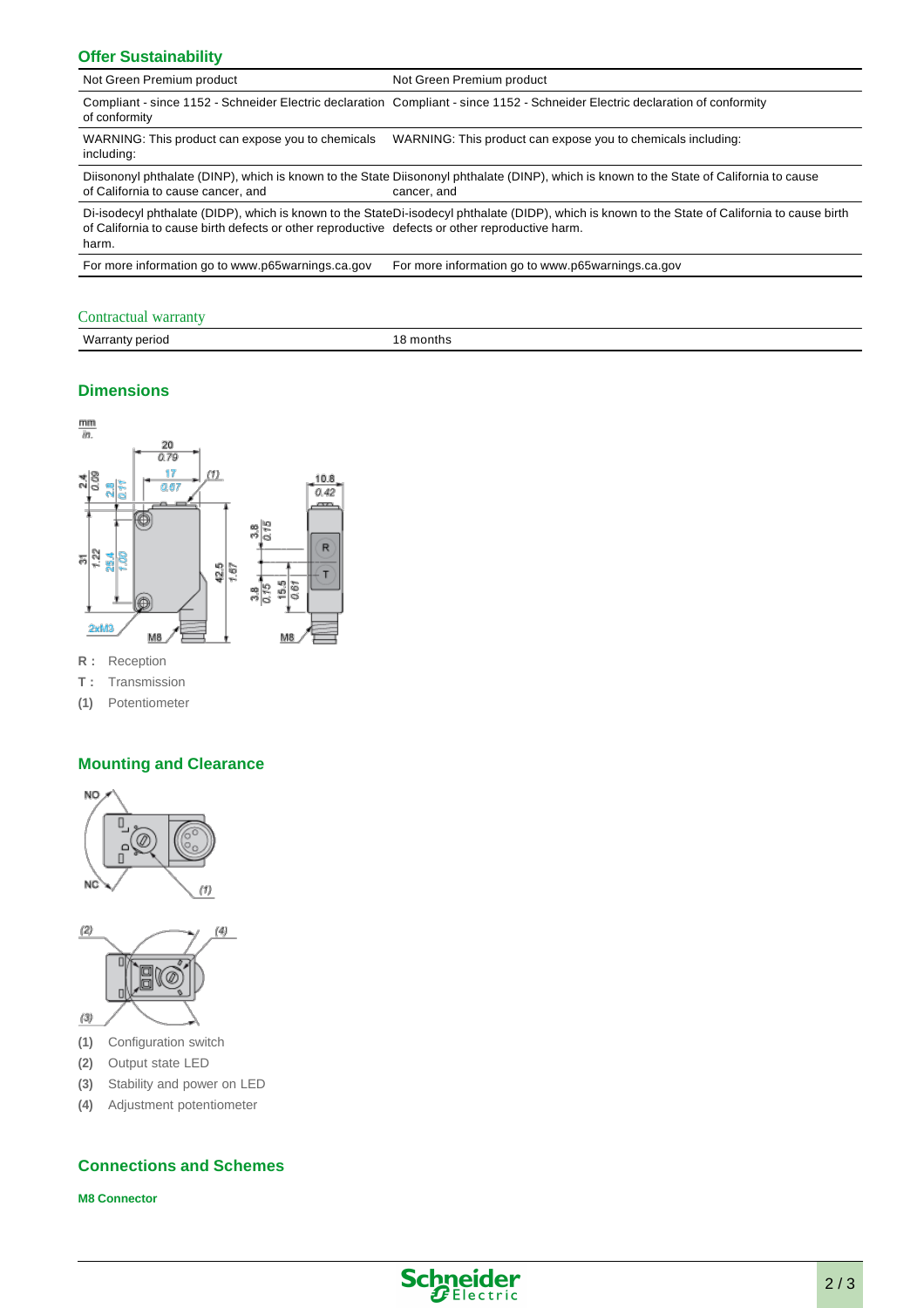

#### **Detection Curves**



- **(1)** Vertical movement
- **(2)** Horizontal movement
- **(Y)** Parallel movement (cm)
- **(X)** Distance (m)